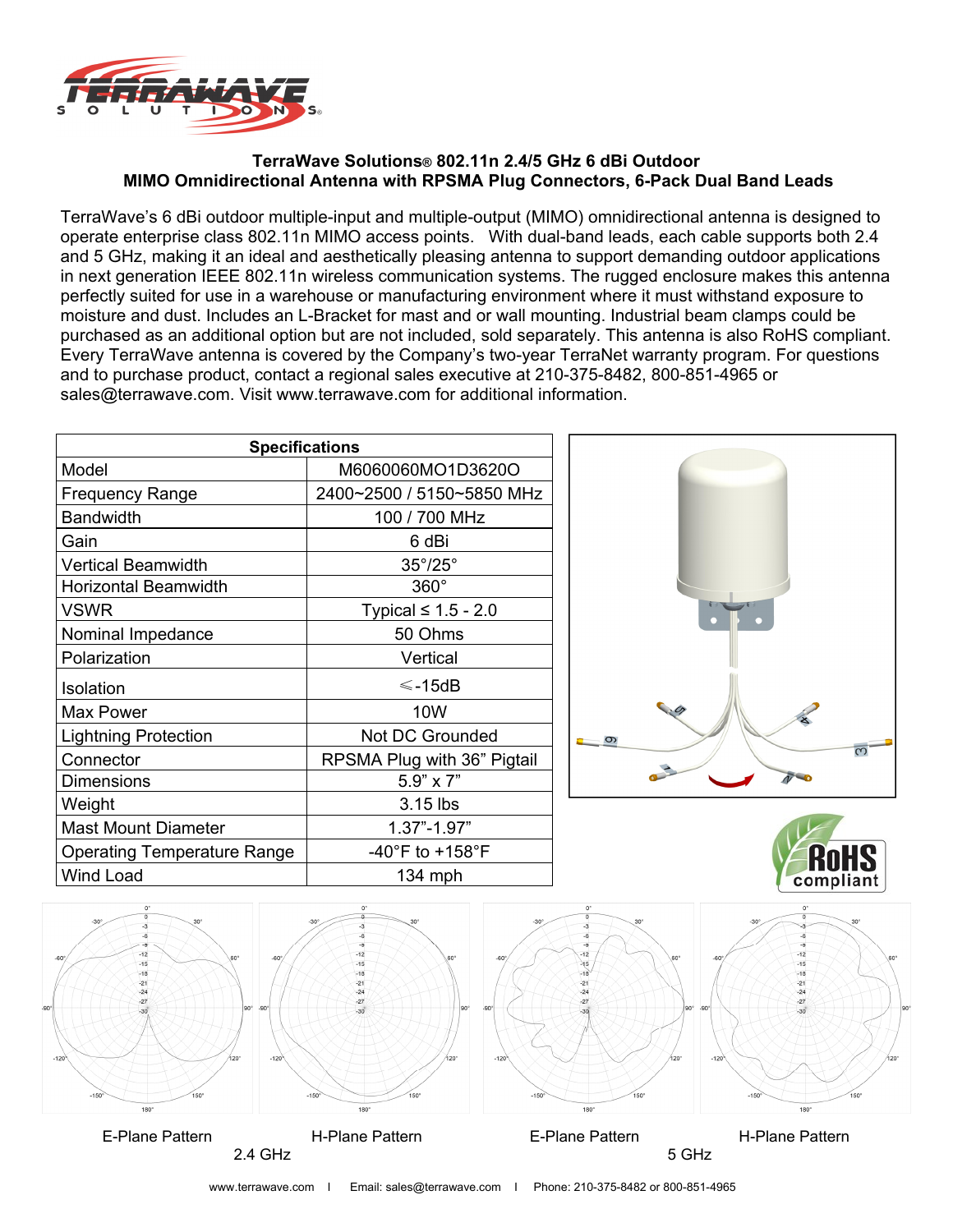

## **TerraWave Solutions® 802.11n 2.4/5 GHz 6 dBi Outdoor MIMO Omnidirectional Antenna with RPSMA Plug Connectors, 6-Pack Dual Band Leads**

## **Mounting Information for M6060060MO1D3620O**